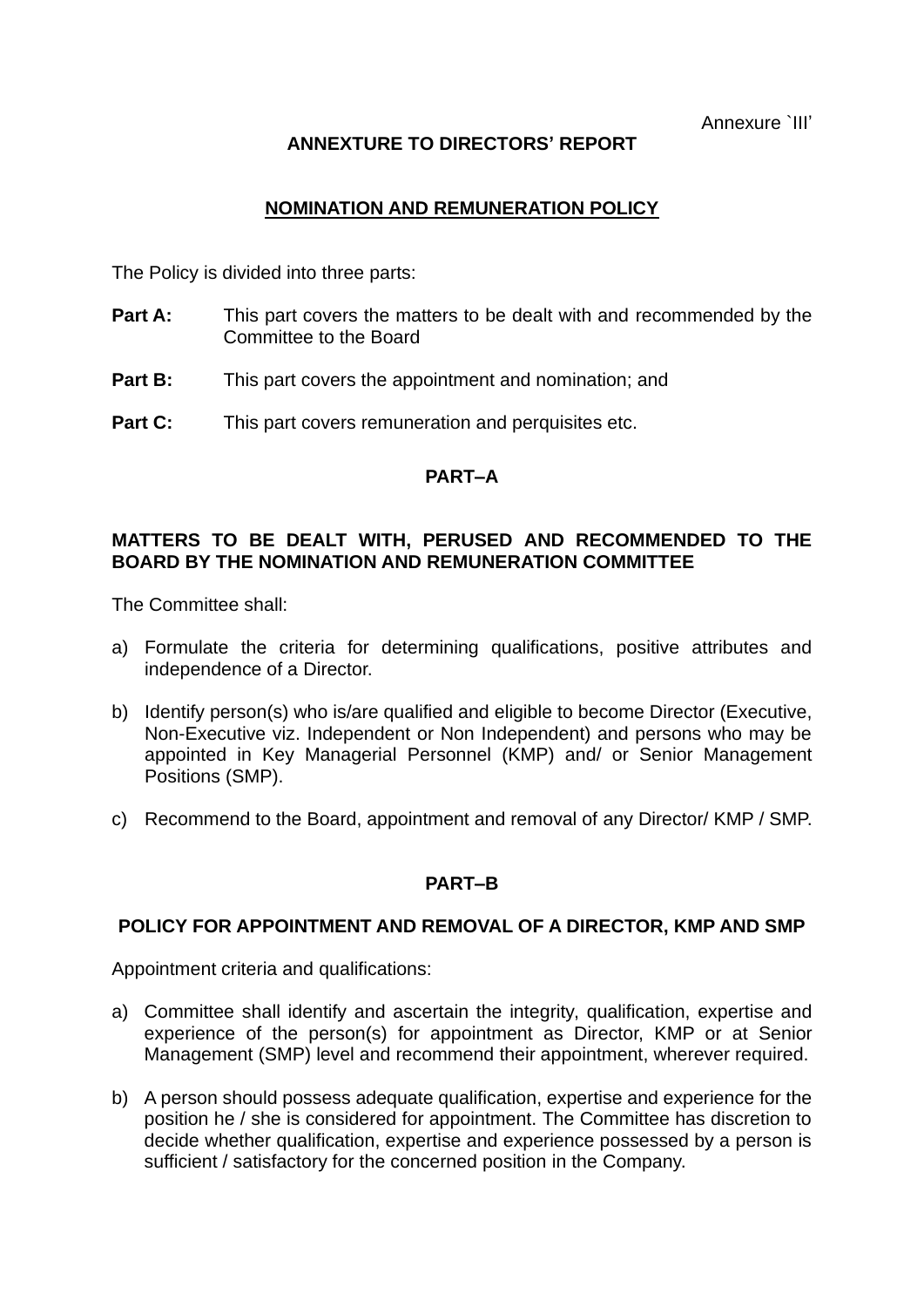c) The Company shall not appoint or continue the employment of any person as Managing Director/Whole time Director who has attained the age of seventy years (70 years). Provided however that the term of the person holding such position may be extended beyond the age of seventy years (70 Years) with the approval of shareholders by passing a special resolution based on the explanatory statement annexed to the notice for such motion indicating the justification for extension of appointment beyond seventy years.

# **TERM / TENURE**

# **Managing Director/ Whole-time Director**

The Company shall appoint or re-appoint any person as its Managing Director and/or Whole-time Director for a term not exceeding five years at a time. No re-appointment shall be made earlier than one year before the expiry of term.

# **Independent Director**

An Independent Director shall hold office for a term up to five consecutive years on the Board of the Company and will be eligible for re-appointment on passing of a special resolution by the Company and disclosure of such appointment in the Board's report.

No Independent Director shall hold office for more than two consecutive terms, but such Independent Director shall be eligible for appointment after expiry of three years of ceasing to become an Independent Director. Provided however that an Independent Director shall not, during the said period of three years, be appointed in or be associated with the Company in any other capacity, either directly or indirectly.

At the time of appointment of Independent Director it should be ensured that number of Boards on which such Independent Director serves is restricted to seven listed companies as an Independent Director and three listed companies as an Independent Director in case such person is serving as a Whole-time Director of a listed company.

# **Evaluation of performance**

The Committee shall carry out evaluation of performance of every Director, KMP's and SMP's at regular interval.

# **Removal**

Due to reasons for any disqualification stated in the Companies Act, 2013 & rules made thereunder or under any other applicable Act, rules and regulations or otherwise as the Committee and Board may think fit in the best interest of the Company, the Committee may recommend, to the Board with reasons recorded in writing, removal of any such Director, Key Managerial Personnel or Senior Management Personnel.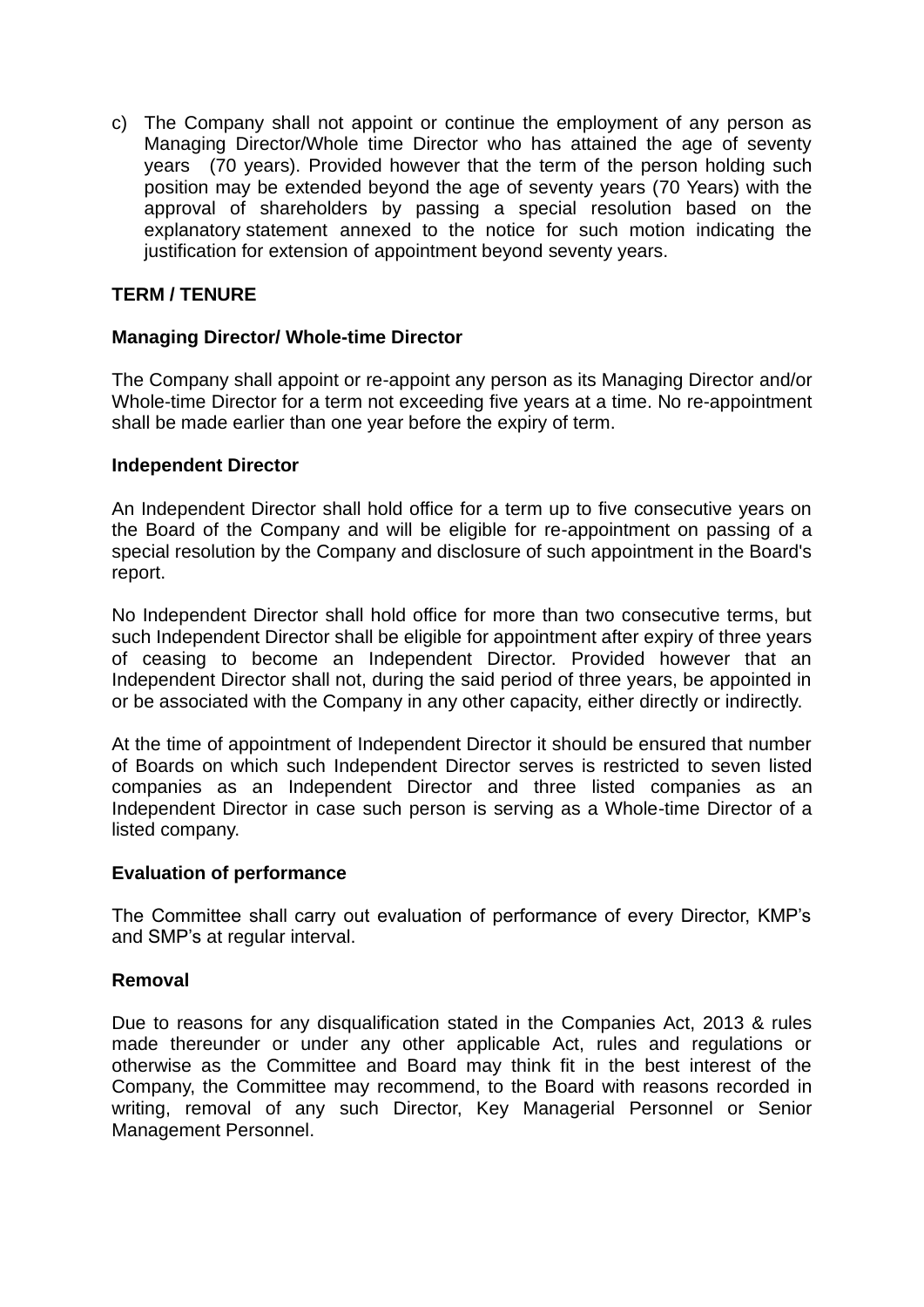# **Retirement**

A Director, Key Managerial Personnel and Senior Management Personnel shall retire as per the applicable provisions of the Companies Act, 2013 and the prevailing policy of the Company. The Board will have the discretion to retain the Director, Key Managerial Personnel, Senior Management Personnel in the same position / remuneration or otherwise even after attaining the retirement age subject to compliance of applicable provisions related thereto.

# **PART – C**

#### **POLICY RELATING TO THE REMUNERATION FOR THE MANAGING DIRECTOR (MD), WHOLE-TIME DIRECTOR (WTD), KEY MANAGERIAL PERSONNEL (KMP) AND SENIOR MANAGERMENT PERSONNEL (SMP)**

# **GENERAL**

- a) The remuneration / compensation / commission etc. of the Managing Director, Whole-time Director, Key Managerial Personnel and Senior Management Personnel will be determined by the Committee and recommended to the Board for approval. However, the remuneration / compensation / commission etc. of the Managing Director and Whole-time Director, shall be subject to the prior/post approval of the shareholders of the Company and Central Government, wherever required under the respective provisions of the Companies Act and Rules made there under read with provisions of Memorandum & Articles of Association of the Company.
- b) The remuneration and commission to be paid to the Managing Director and/or Whole-time Director shall be in accordance with the percentage / slabs / conditions laid down under the provisions of the Companies Act and Rules made there under read with provisions of Memorandum & Articles of Association of the Company.
- . c) Increments to the existing remuneration / compensation structure may be recommended by the Committee to the Board which should be within the slabs approved by the Shareholders in the case of Managing Director and/or Whole-time Director subject to the provisions of the Companies Act, 2013 and Rules & Regulations made thereunder. Increments will be effective from the date as may be decided by the Board in line with recommendation of Committee.
- d) Where any insurance is taken by the Company on behalf of its Managing Director(s), Whole-time Director(s), Chief Executive Officer, Chief Financial Officer, Company Secretary and any other employees for indemnifying them against any liability, the premium paid on such insurance shall not be treated as part of the remuneration payable to any such personnel. Provided however that if such person is proved to be guilty, the premium paid towards such insurance policy shall be treated as part of the remuneration.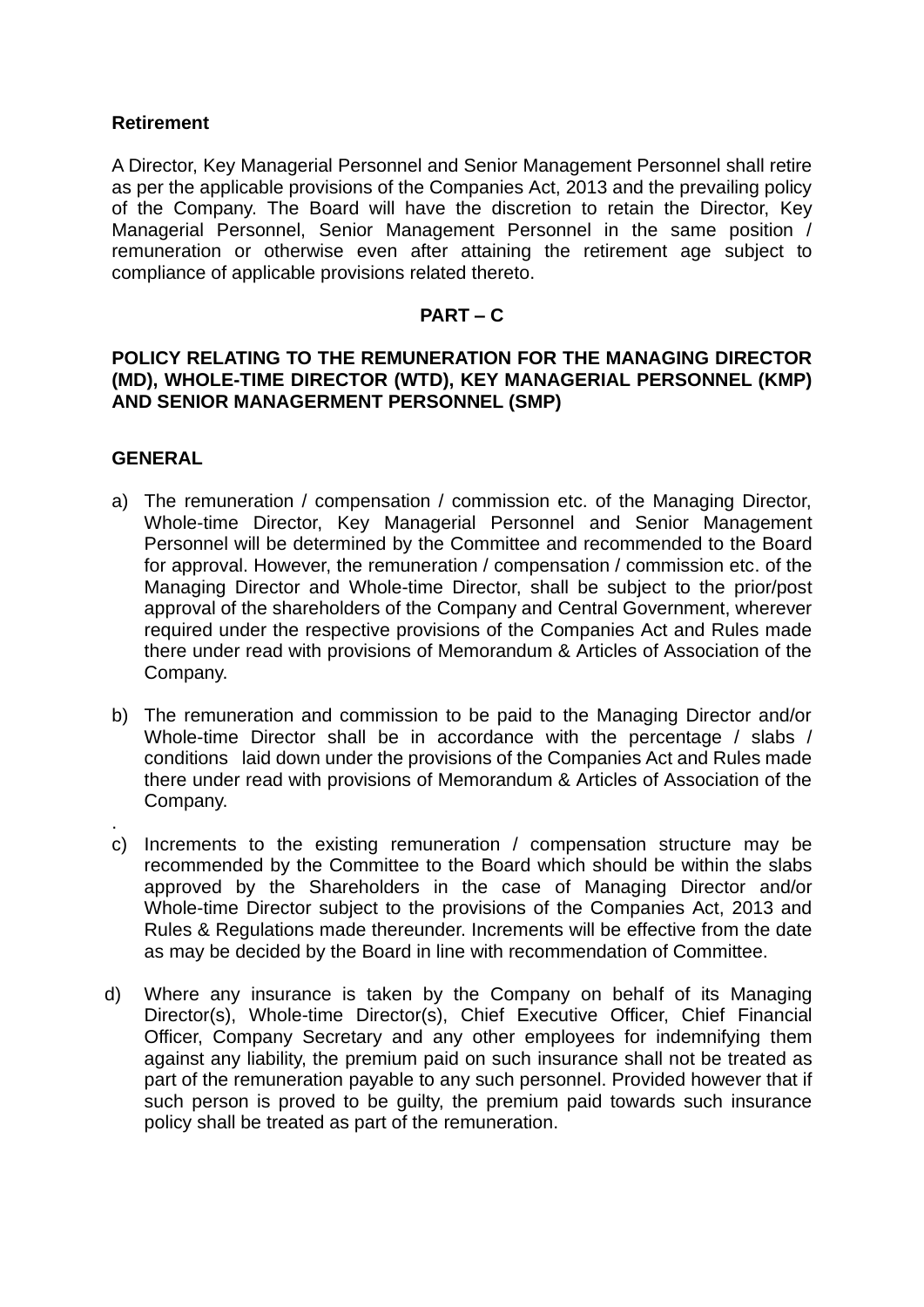# **FIXED REMUNERATION/SALARY/COMPENSATION**

Managing Director/ Whole-time Director / Key Managerial Personnel and Senior Management Personnel shall be eligible for a monthly remuneration as may be approved by the Board on the recommendation of the Committee. The break-up of the pay scale and quantum of perquisites including, employer's contribution to Provident Fund (P.F), pension scheme, medical expenses, other perquisites etc. shall be decided and approved by the Board on the recommendation of the Committee. Provided however appointment and payment of remuneration to Managing Director/ Whole Time Director/ Executive Director/ Key Managerial Personnel shall also be approved by the shareholders and/ or Central Government, wherever required and stipulated in the Act.

# **MINIMUM REMUNERATION**

If, in any financial year, the Company has no profits or its profits are inadequate, the Company shall pay remuneration to its Whole-time Director and/or Managing Director in accordance with the provisions of the Companies Act, 2013.

# **PROVISIONS FOR EXCESS REMUNERATION**

If any Managing Director/ Whole-time Director draws or receives, directly or indirectly by way of remuneration any such sums in excess of the limits prescribed under the Companies Act, 2013 or without the prior sanction of the Central Government, where required, he / she shall refund such sums to the Company and until such sum is refunded, hold it in trust for the Company. The Company shall not waive recovery of such sum refundable to it unless permitted by the Central Government/ competent Authority.

# **REMUNERATION TO NON- EXECUTIVE / INDEPENDENT DIRECTOR**

# **Remuneration and commission**

The remuneration / commission, if applicable, shall be fixed as per the slabs and/or percentage to the turnover/ profits as per the provisions of the Companies Act and Rules made there under read with provisions of Memorandum & Articles of Association of the Company.

# **Sitting Fees**

The Non- Executive / Independent Director shall receive remuneration by way of fees for attending meetings of Board or Committee(s) thereof as may be approved by the Board from time to time on recommendation of Committee thereof. Provided however that the amount of such fees shall not exceed Rs. 100,000/- (Rupees One Lakh) per meeting of the Board or Committee or such other amount as may be prescribed by the Central Government from time to time.